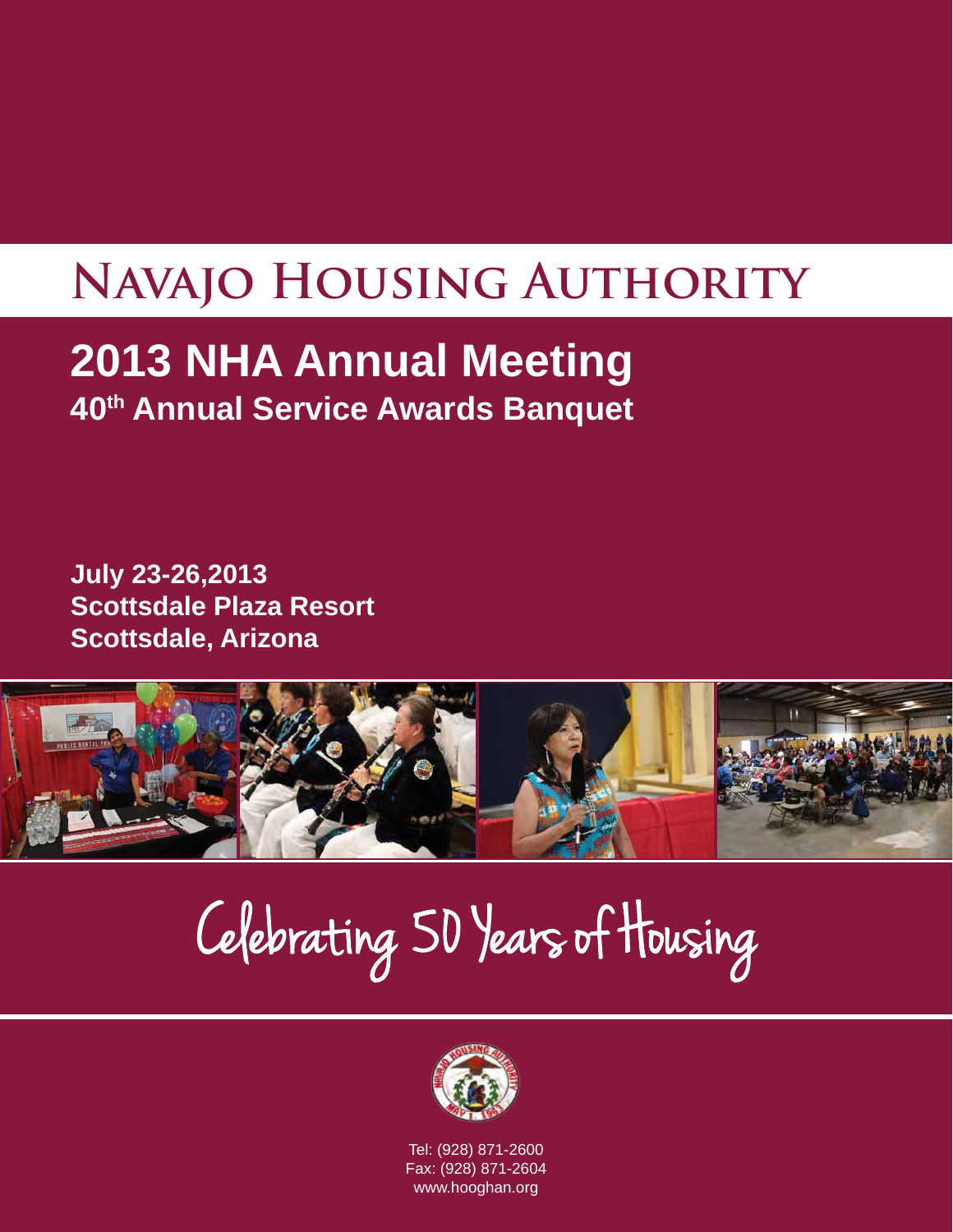## **GREETINGS**

## **Message from the Board of Commissioners**

#### **Yá'át'ééh and Greetings!**

The behalf of the Navajo Housing Authority Board of Commissioners, I<br>extend an appreciation for your attendance and participation at this<br>year's annual meeting and service awards banquet. extend an appreciation for your attendance and participation at this year's annual meeting and service awards banquet.

This week's agenda not only looks very promising but informative and enriching for our NHA staff. I hope you take advantage of the experience and expertise of the workshop presenters and the guest speakers.

We have an important task as the Tribally Designated Housing Entity: provide homes for our Navajo People and to do it with the utmost professionalism. The Navajo People are our customers.

I look forward to this week and meeting and reconnecting with many of you. Do not feel shy about stopping me, or any of the other members of the BOC, to talk to us. This is the time. Together, let's build a team to help make this year's 50th anniversary of NHA the most productive ever.

Sincerely,

Edward T. Begay, Board Chairperson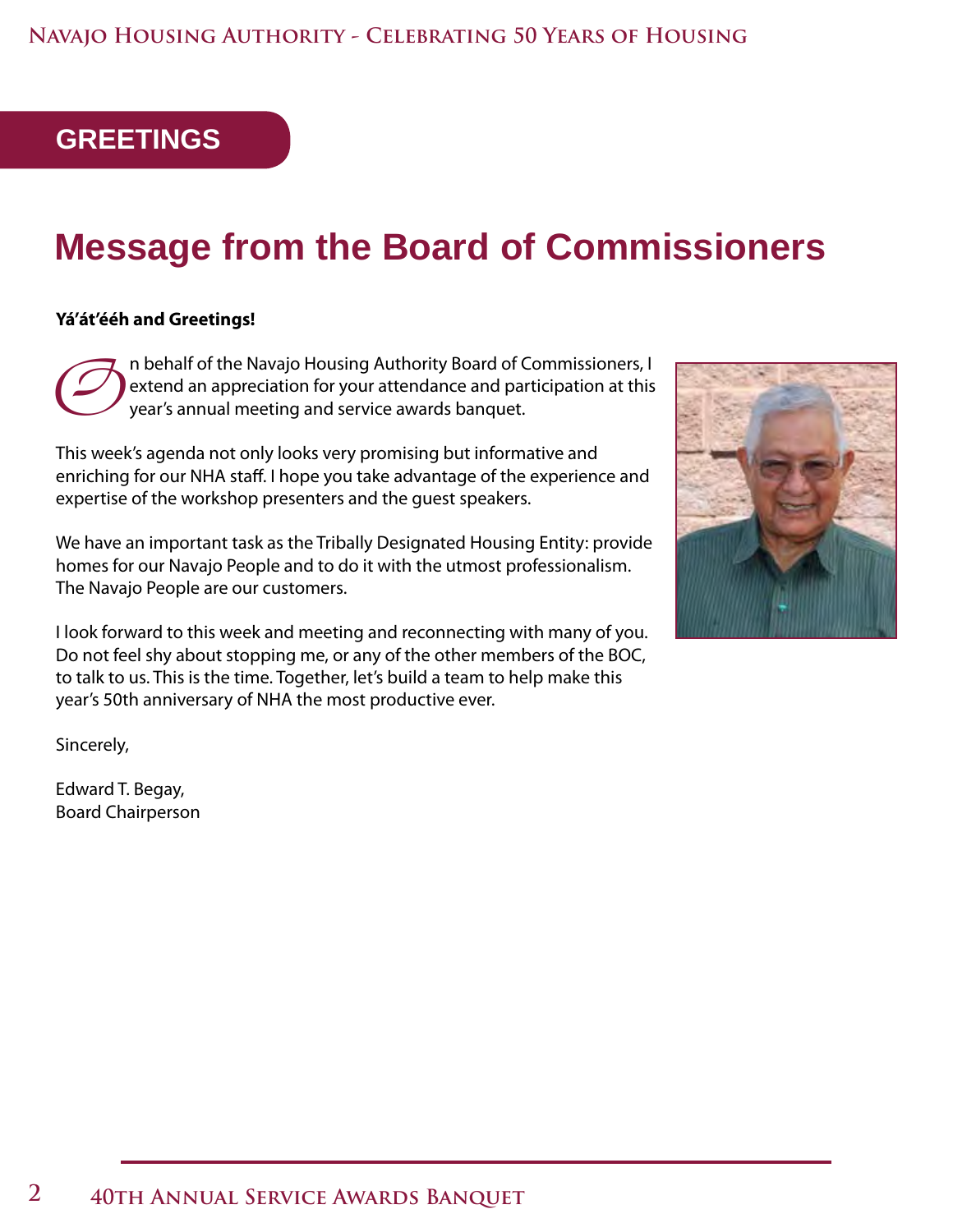## **GREETINGS**

## **Message from the CEO**

#### **Yá'át'ééh and Greetings!**

Welcome to the 2013 Navajo Housing Authority Annual Meeting and Service Awards Banquet at the Scottsdale Plaza Resort in Scottsdale, Arizona.

Each year we hold these meetings as a way to connect to our NHA staff and I am looking forward to the many speakers and workshops that we have prepared for you. These workshops are designed to focus on customer service, leadership, healing, motivation and some background on the major initiatives that NHA is launching this year.

This is a special annual meeting as it also marks the 50th Anniversary of the establishment of NHA in 1963. We have faced many challenges from our legislators, HUD and Congress as well as from the general public. At the 50 year turning point it is now upon the employees -- the driving force of NHA - to take us into the next 50 years.

We need you to help guide and implement the vision and mission of NHA and to expand the opportunities. It can be done because I believe in our workforce. I hope you take away from this annual meeting knowledge, new skills, a wealth of information, and a newly reinvigorated and motivated You!

Thank you for everything you do for the Navajo People!

Aneva J. Yazzie Chief Executive Officer

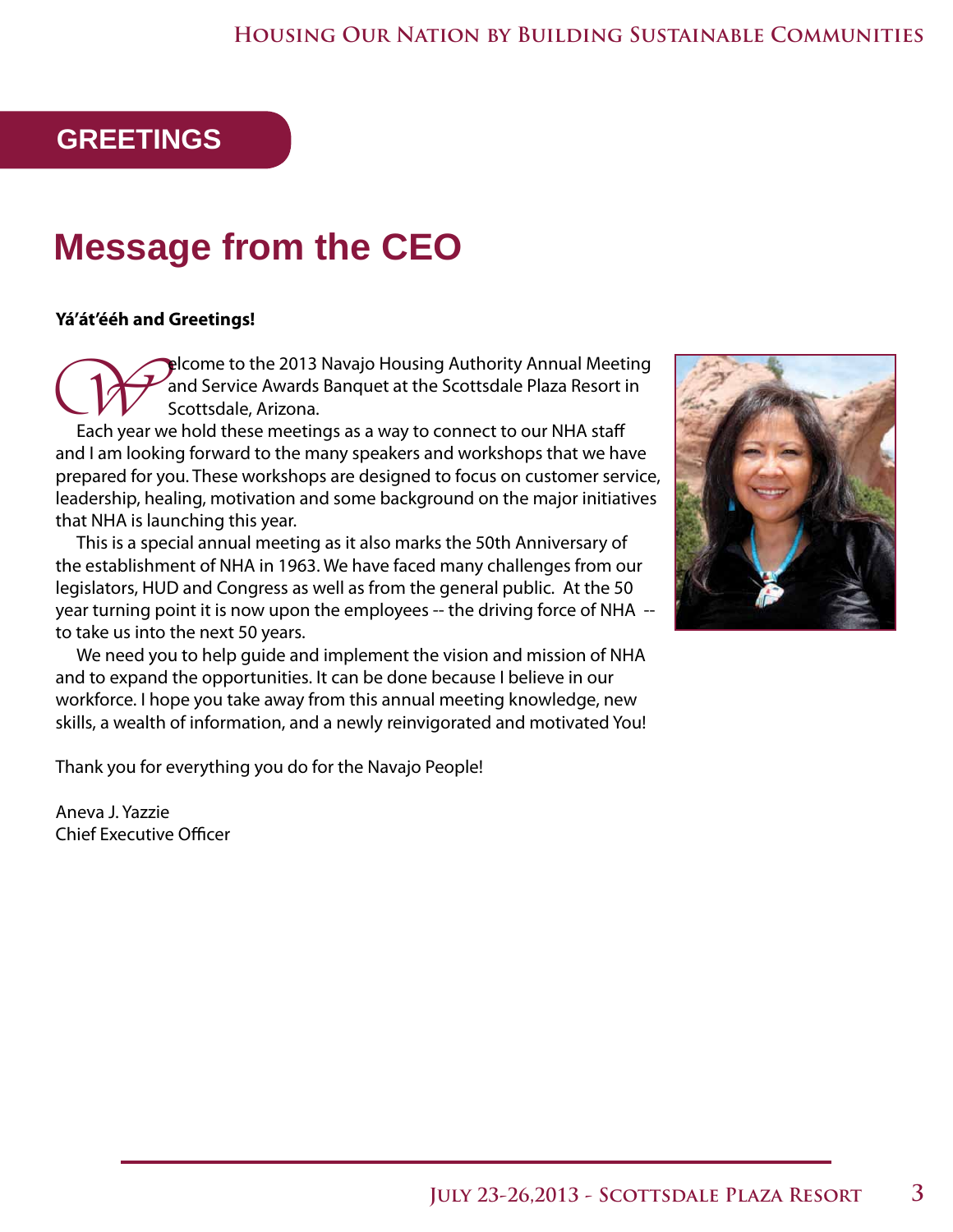**Navajo Housing Authority - Celebrating 50 Years of Housing**

## **GREETINGS**



## **Message from Scottsdale Plaza Resort**



At The Plaza, our mission is accomplished when we orchestrate a "Guest Experience" that far exceeds your expectations. The sincerest compliment we can receive is when our customers return … again and again. We appreciate your faith in us!

Enjoy!

John W. Dawson

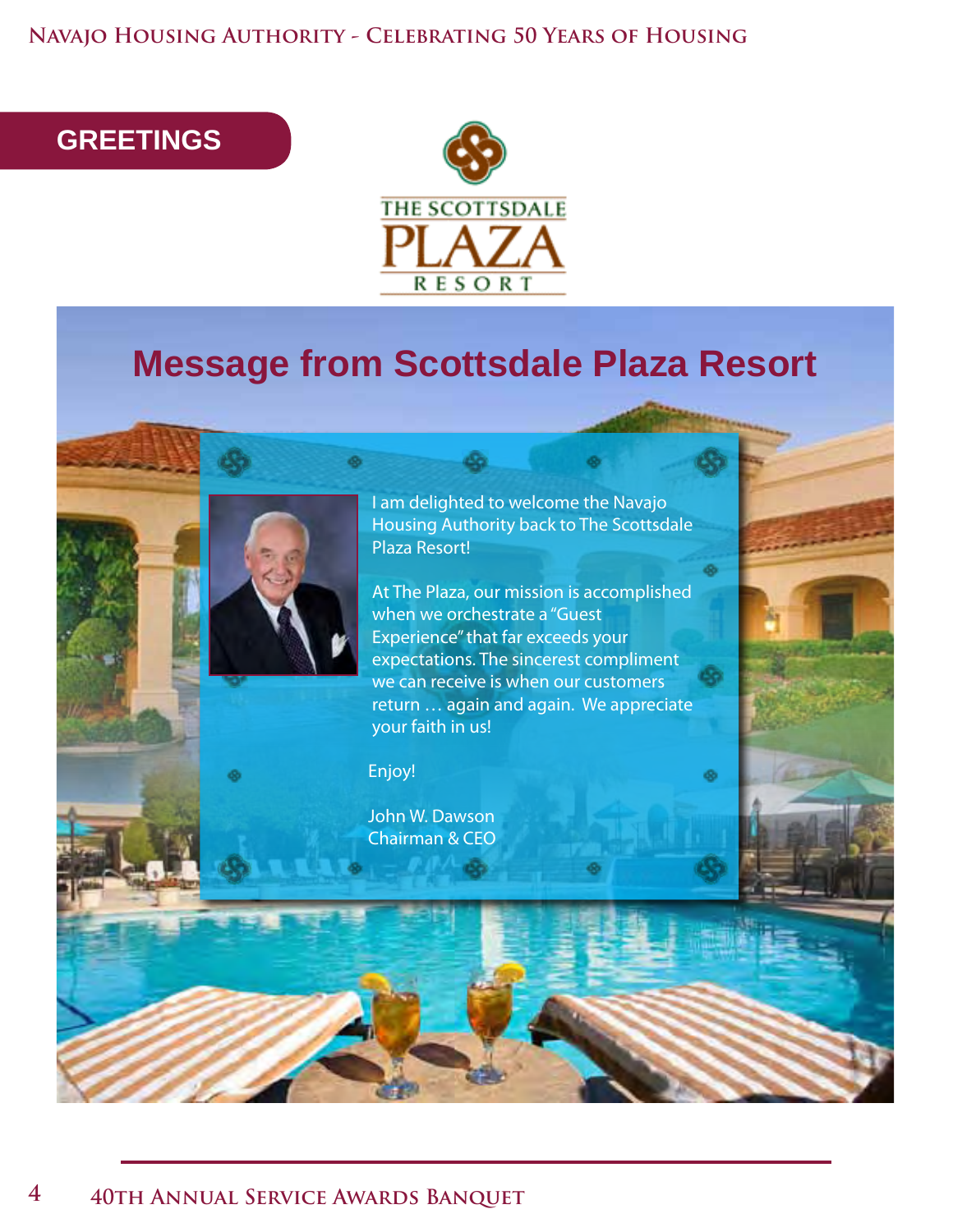#### **Housing Our Nation by Building Sustainable Communities**

## **Daily Agenda**

| <b>July 23, 2013 - Tuesday</b>  |                                                                          |  |
|---------------------------------|--------------------------------------------------------------------------|--|
| 8:00 a.m. - 3:00 p.m.           | <b>Travel Day</b>                                                        |  |
| 3:00 p.m.                       | <b>Check-in</b>                                                          |  |
| 4:00 p.m. - 6:00 p.m.           | <b>Registration/Meet-n-Greet - Grand Ballroom</b>                        |  |
| July 24, 2013 - Wednesday       |                                                                          |  |
| $5:30 - 5:45$ a.m.              | <b>Stretching Exercises - Fitness Center</b>                             |  |
| $5:45 - 7:00$ a.m.              | <b>Fun Run/Walk - Fitness Center</b>                                     |  |
| $7:30 - 8:00$ a.m.              | <b>General Session Sign-in - Grand Ballroom</b>                          |  |
| $8:00 - 9:00$ a.m.              | <b>Opening Ceremony and Welcome Address - Grand Ballroom</b>             |  |
| $9:00 - 10:45$ a.m.             | <b>General Session - Grand Ballroom</b>                                  |  |
| $10:45 - 11:00$ a.m.            | <b>Break</b>                                                             |  |
| $11:00 - 11:45$ a.m.            | <b>Effective Customer Service: Improving Our Role for Navajo Housing</b> |  |
| 12:00 - 1:00 p.m.               | <b>Luncheon - Grand Ballroom</b>                                         |  |
| $1:00 - 2:30$ p.m.              | <b>Block-A Breakout Sessions</b>                                         |  |
| $2:45 - 4:15$ p.m.              | <b>Block-B Breakout Sessions</b>                                         |  |
| 4:30 p.m.                       | <b>End of day Breakout sessions</b>                                      |  |
| $5:30 - 6:30$                   | <b>Talent Show/Comedy Show</b>                                           |  |
| <b>July 25, 2013 - Thursday</b> |                                                                          |  |
| $5:30 - 5:45$ a.m.              | <b>Stretching Exercises - Fitness Center</b>                             |  |
| $6:00 - 7:00$ a.m.              | <b>Fun Run/Walk - Fitness Center</b>                                     |  |
| 7:30 - 8:00 a.m.                | <b>General Session Sign-in - Grand Ballroom</b>                          |  |
| $8:00 - 9:30$ am                | <b>Annual Report</b>                                                     |  |
| $9:30 - 10:30$ a.m.             | <b>Annual Report</b>                                                     |  |
| $10:30 - 10:45$ a.m.            | <b>Break</b>                                                             |  |
| 10:45 - 11:45 a.m.              | <b>Guest Speaker</b>                                                     |  |
| 12:00 - 1:00 p.m.               | <b>Luncheon - Grand Ballroom</b>                                         |  |
| 1:00 - 2:30 p.m.                | <b>Block-C Breakout Sessions</b>                                         |  |
| 2:30 - 2:45 p.m.                | <b>BREAK</b>                                                             |  |
| 2:45 - 4:15 p.m.                | <b>Block-D Breakout Sessions</b>                                         |  |
| 4:15 p.m.                       | <b>End of work shop sessions</b>                                         |  |
| $5:30 - 6:00$ p.m.              | <b>Employee Service Awards Banquet Sign-in</b>                           |  |
| $6:00 - 8:30$ pm                | <b>Employee Service Awards Banquet - Grand Ballroom</b>                  |  |
| <b>July 26, 2013 - Friday</b>   |                                                                          |  |
| 5:30 - 5:45 a.m.                | <b>Stretching Exercises</b>                                              |  |
| $5:45 - 7:00$ a.m.              | <b>Fun Run/Walk</b>                                                      |  |
| 7:30 - 8:00 a.m.                | <b>General Session Sign-In - Grand Ballroom</b>                          |  |
| 8:00 - 12:00 a.m.               | <b>General Session</b>                                                   |  |
| 11:30 - 12:00 p.m.              | <b>Closing Remarks</b>                                                   |  |
| 12:00 p.m.                      | <b>Dismissal Travel Back Home</b>                                        |  |
|                                 |                                                                          |  |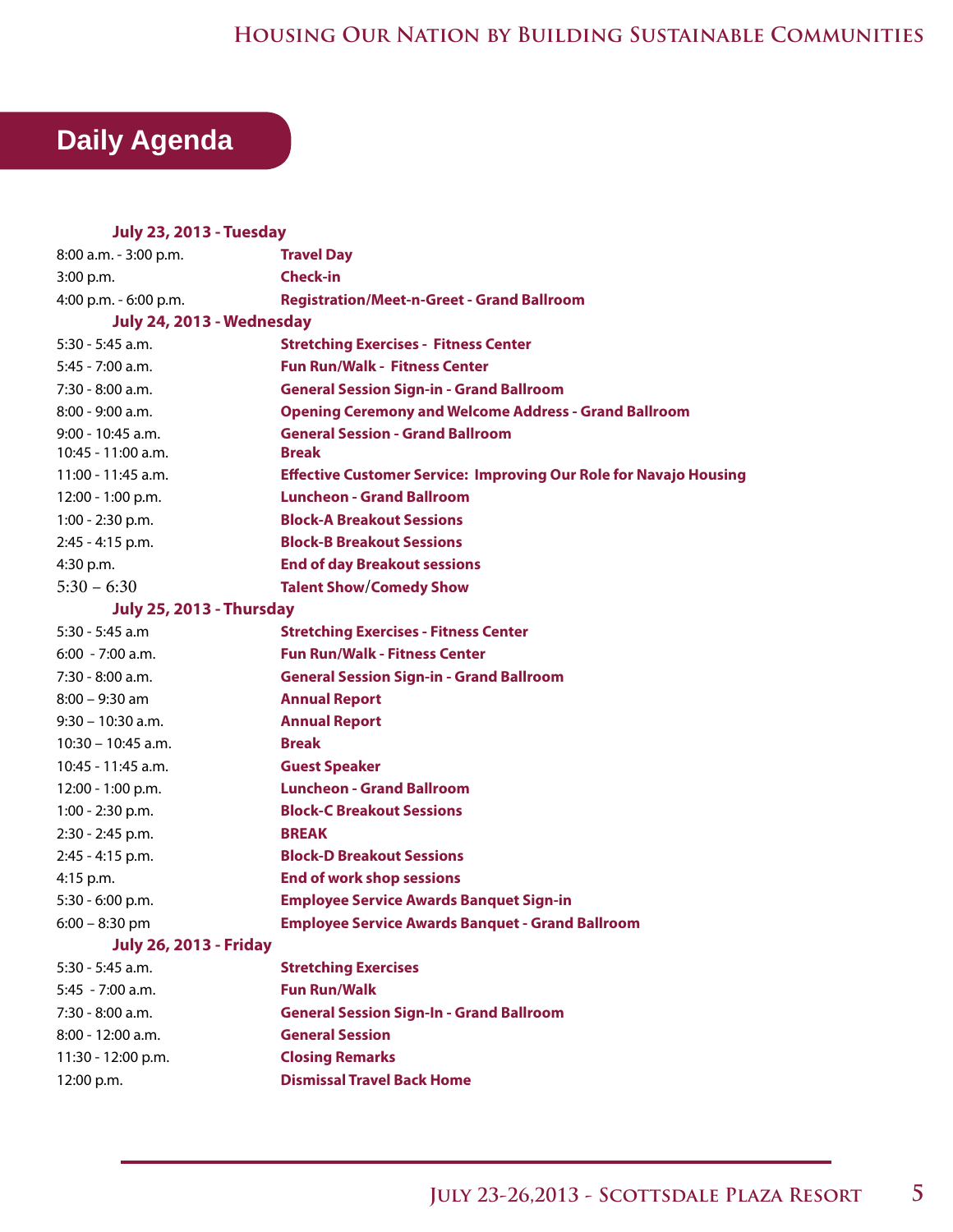# Celebrating 50 Years of Housing

Celebrating

s of Housing



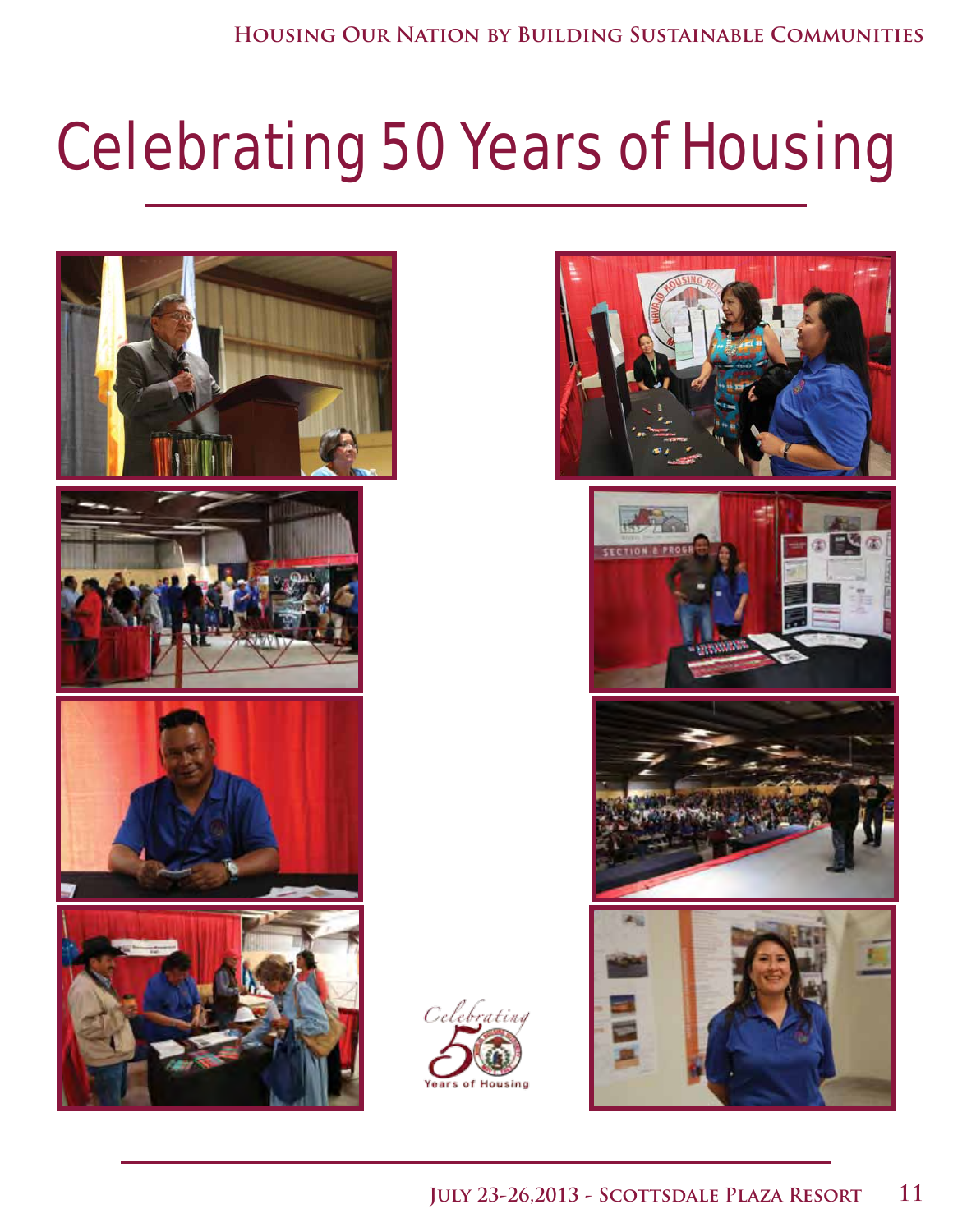#### **Navajo Housing Authority - Celebrating 50 Years of Housing**

## **DAILY AGENDA**

#### **2014 NHA Annual Meeting and Awards Banquet**

| <b>July 23, 2013 - Tuesday</b> |                                                                                                                                                                                                                                                                                                                          |  |
|--------------------------------|--------------------------------------------------------------------------------------------------------------------------------------------------------------------------------------------------------------------------------------------------------------------------------------------------------------------------|--|
| 8:00 a.m. - 3:00 p.m.          | <b>Travel Day</b><br>Safe travels for all our Annual Meeting Participants                                                                                                                                                                                                                                                |  |
| 3:00 p.m.                      | <b>Check-in</b>                                                                                                                                                                                                                                                                                                          |  |
| 4:00 p.m. - 6:00 p.m.          | <b>Registration/Meet-n-Greet - Grand Ballroom</b><br>Dream Catchers movie (Tentative) - El Teatro<br>Light refreshments                                                                                                                                                                                                  |  |
| July 24, 2013 - Wednesday      |                                                                                                                                                                                                                                                                                                                          |  |
| 5:30 - 5:45 a.m.               | <b>Stretching Exercises - Fitness Center</b>                                                                                                                                                                                                                                                                             |  |
|                                | Limbering up is important before any activity to prevent overexertion to your muscles.                                                                                                                                                                                                                                   |  |
| $5:45 - 7:00$ a.m.             | <b>Fun Run/Walk - Fitness Center</b>                                                                                                                                                                                                                                                                                     |  |
|                                | Join us during this early morning awakening of the mind, body, and soul.                                                                                                                                                                                                                                                 |  |
| $7:30 - 8:00$ a.m.             | <b>General Session Sign-in - Grand Ballroom</b>                                                                                                                                                                                                                                                                          |  |
| 8:00 - 9:00 a.m.               | <b>Opening Ceremony and Welcome Address - Grand Ballroom</b>                                                                                                                                                                                                                                                             |  |
|                                | <b>Honor Song</b>                                                                                                                                                                                                                                                                                                        |  |
|                                | <b>Richard Blackhorse</b>                                                                                                                                                                                                                                                                                                |  |
|                                | <b>Posting of Colors</b>                                                                                                                                                                                                                                                                                                 |  |
|                                | Navajo Housing Authority Staff                                                                                                                                                                                                                                                                                           |  |
|                                | <b>National Anthem</b>                                                                                                                                                                                                                                                                                                   |  |
|                                | <b>Sharon L. Yazzie</b> , Window Rock High School Princess                                                                                                                                                                                                                                                               |  |
|                                | Invocation                                                                                                                                                                                                                                                                                                               |  |
|                                | James Bennett, Procurement Specialist                                                                                                                                                                                                                                                                                    |  |
|                                | <b>Welcome Address</b>                                                                                                                                                                                                                                                                                                   |  |
|                                | Roberta Roberts, Interim Housing Director, Tohatchi Housing Management Office                                                                                                                                                                                                                                            |  |
| $9:00 - 10:45$ a.m.            | <b>General Session - Grand Ballroom</b>                                                                                                                                                                                                                                                                                  |  |
| $9:00 - 9:30$ a.m.             | <b>Opening Remarks</b>                                                                                                                                                                                                                                                                                                   |  |
|                                | <b>Edward T. Begay</b> , Board Chairperson                                                                                                                                                                                                                                                                               |  |
| 9:30 - 10:45 a.m.              | <b>Executive Updates and NHA 2014 Goals</b>                                                                                                                                                                                                                                                                              |  |
| $10:45 - 11:00$ a.m.           | Aneva J. Yazzie, Chief Executive Officer, Navajo Housing Authority<br><b>Break</b>                                                                                                                                                                                                                                       |  |
| 11:00 - 11:45 a.m.             | <b>Effective Customer Service: Improving Our Role for Navajo Housing</b>                                                                                                                                                                                                                                                 |  |
|                                | <b>Jack Soto and Mellor Willie</b>                                                                                                                                                                                                                                                                                       |  |
| 12:00 - 1:00 p.m.              | <b>Luncheon - Grand Ballroom</b>                                                                                                                                                                                                                                                                                         |  |
| $1:00 - 2:30$ p.m.             | <b>Block-A Breakout Sessions</b><br>1.) Arlene Benally - Professional/Family Wellness - Ballroom F<br>2.) Fred Bitsuie - Healthy Eating - El Teatro<br>3.) Vernon Swaback, Jeffery Denzak, and Kim Kanuho - Sustainable Community Master Plan<br>- Las Palmas A<br>4.) Cielo Gibson - Native Home Capital - Las Palmas B |  |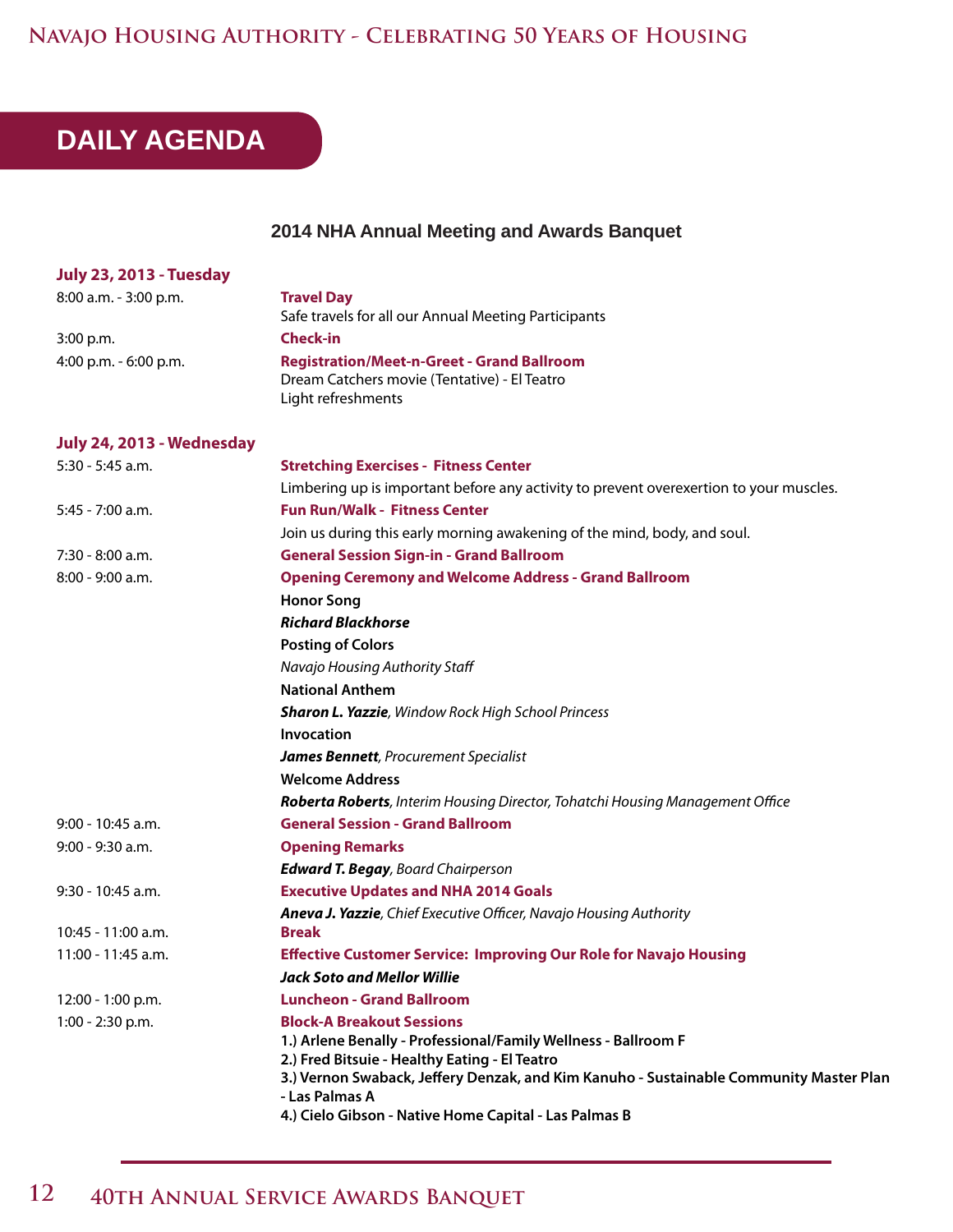## **TRAINING COURSE DESCRIPTIONS**

#### **Building a Foundation for Success - NHA's New H.O. Programs**

Across Indian Country, tribes are confronting the challenge of reduced federal funding and a continuous growth in demand for housing on tribal lands. The fact is that NAHASDA established a regressive funding formula – meaning that as time goes on, funding for Indian housing is reduced. This regressive formula was put in place by design and to, over time, reduce tribal reliance on grant funding. As a result, tribes across the U.S. have been designing and implementing programs that bring in new sources of revenue to pay for ever-increasing housing costs – programs that include mortgage lending. Despite the income and credit issues that affect many tribal households, success is possible. This workshop provides answers to questions regarding the new NHA Homeownership Programs that the NHA Board of Commissioners adopted in March 28, 2013. Just as important, the presenters will provide examples of how even very challenging tribal household income and credit situations can be effectively addressed with the types of H.O. programs NHA is now implementing.

Presented by: Dave Castillo and Ms. Cielo Gibson of Native Home Capital

#### **Sustainable Journey of Beauty: Housing the Navajo Nation by Growing Sustainable Communities**

The Navajo Housing Authority and Swaback Partners are currently working together on the largest Tribal Master Planning Initiative in the United States. A few years ago, NHA conducted a housing survey among the Navajo people identifying an immediate need for 34,000+ homes in 110 communities across the Navajo Nation. Based off the housing need, NHA began working with Swaback Partners to help create a Sustainable Community Master Planning Initiative that uses best planning practices to identify future potential housing development sites, design new housing prototypes and incorporate the proposed housing into a long term master plan that compliments the Navajo people, culture and way of life. Today we would like to share our story of the Sustainable Journey of Beauty. This session will provide information on how NHA is using their funding to house the Navajo Nation by growing sustainable communities and using smart growth principles for the future development of our Navajo communities.

Presented by: Vernon Swaback, Jeffery Denzak, and Kim Kanuho of Swaback Partners

#### **Land Information Management System (LIMS)**

This workshop will cover NHA's Land Information Management System initiative. The LIMS program will provide professional land & geographic information management services and floodplain delineation data assistance to NHA regarding home ownership title conveyance, housing planning and development activities within the five NHA housing development districts: Western Agency, Shiprock Agency, Chinle Agency, Fort Defiance Agency and Eastern Agency within the Navajo Nation. Furthermore, a development of an archive land management system will be required to store all NHA and housing provider housing development leasing, surveying data, archaeological, and environmental (floodplain/wetland) information within NHA. The strategy is to complete the development land information & management system that will function as an organizational tool to track all necessary archaeological/ environmental compliance updates, floodplain information, homeownership title conveyance, individual lot, reassessment of property boundaries and land imaging documents/system within the NHA properties. Presented by: Dwayne Waseta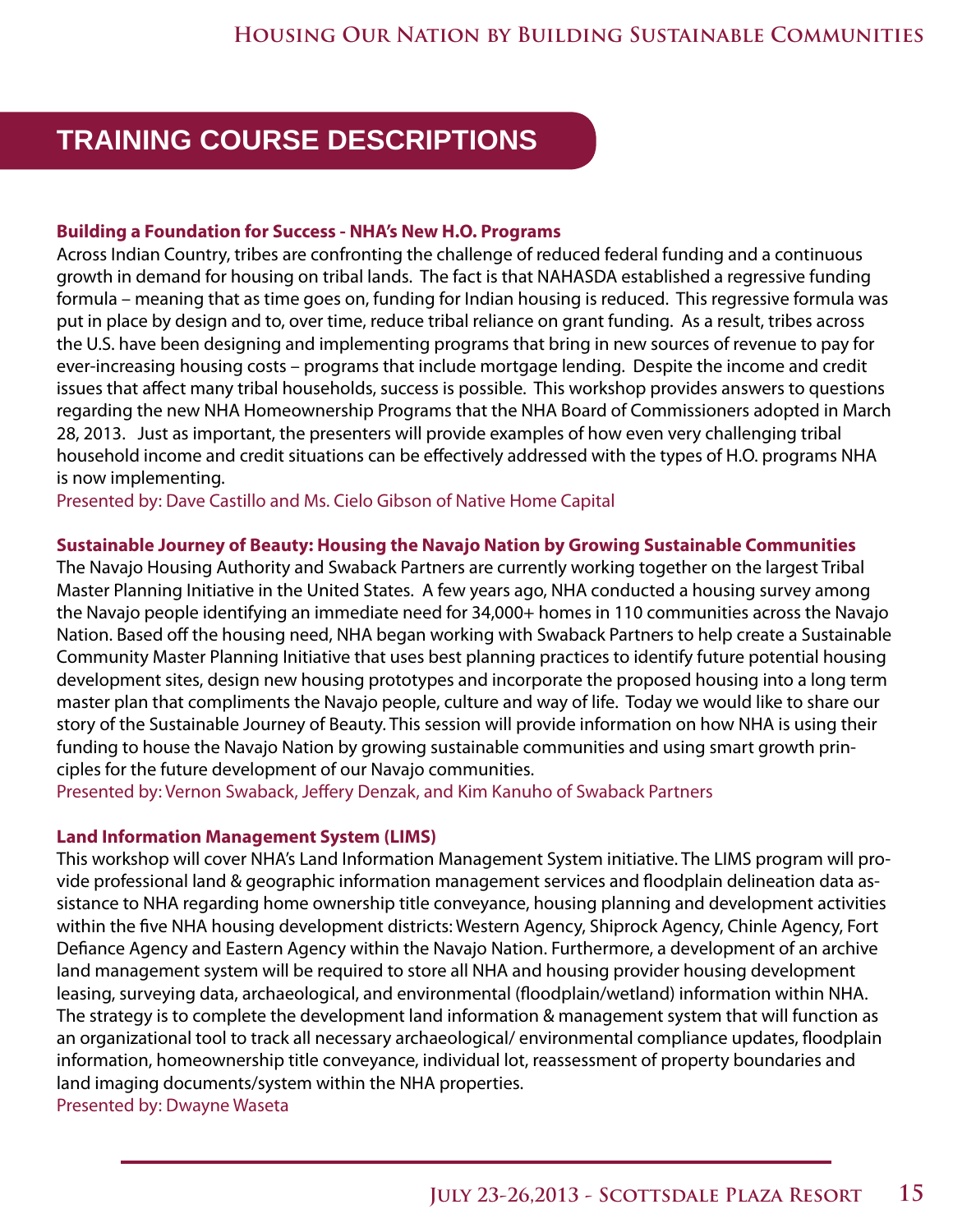## **SPECIAL GUEST SPEAKERS**

## **Radmilla Cody**



*Photo: www.radmillacody.net*

The an angelic voice of bluebirds singing, Radmilla Cody, traditional<br>Navajo recording artist, Indie Award Winner, multiple Native American<br>Navajo culture by recording music that children sing with pride and lyrics the Din Navajo recording artist, Indie Award Winner, multiple Native American Award Nominee and international performer, continues to maintain Navajo culture by recording music that children sing with pride and lyrics the Dine elders can be proud of. Radmilla is a biracial woman who continues to touch the lives and heal the hearts of her supporters.

Miss Cody is of the Tla'a'schi'i'(Red Bottom People) clan and is born for the (Naahilii) African-Americans. Radmilla is the 46th Miss Navajo Nation from 1997-98. Born and raised in the beautiful and picturesque plateaus of the Navajo Nation, Radmilla Cody's childhood consisted of herding sheep on foot and horseback, carding and spinning wool, and searching late into the night with her grandmother for lost sheep and their lambs. The highlight of her sheep herding days was standing on the sheep corral singing at the top of her lungs with the sheep and goats as her audience. "All that

mattered at that time was the moment of living a dream", says Radmilla about her early life, which today has become a reality for the young musician.

A survivor of domestic violence, Radmilla uses her personal experiences to advocate strongly against the epidemic of violence. It is an issue she has become very passionate about. As a biracial person she attempts to communicate positive messages about her dual identity as children who are biracial or multiracial still bear the brunt of prejudice.

Radmilla is the subject of a documentary entitled "Hearing Radmilla", produced and directed by Angela Webb, which further explores Radmilla's journey as an activist and performer. The award winning film premiered at the Pan African Film and Arts Festival in February 2010 and has received national and international attention from various film festivals and conferences.

Radmilla has a Bachelor of Science degree in Public Relations with a minor in Sociology. She is currently pursuing her Masters in Sociology. In 2010, Radmilla was selected for NPR's 50 Great Voices, a year-long series featuring singers from all over the world. Recently, Radmilla was awarded the "Black History Makers Award 2012" from Initiative Radio.

Radmilla is grounded on a renewed foundation. "The Creator has given me the strength to look forward in life, to embrace the beautiful and the positive." - Radmilla Cody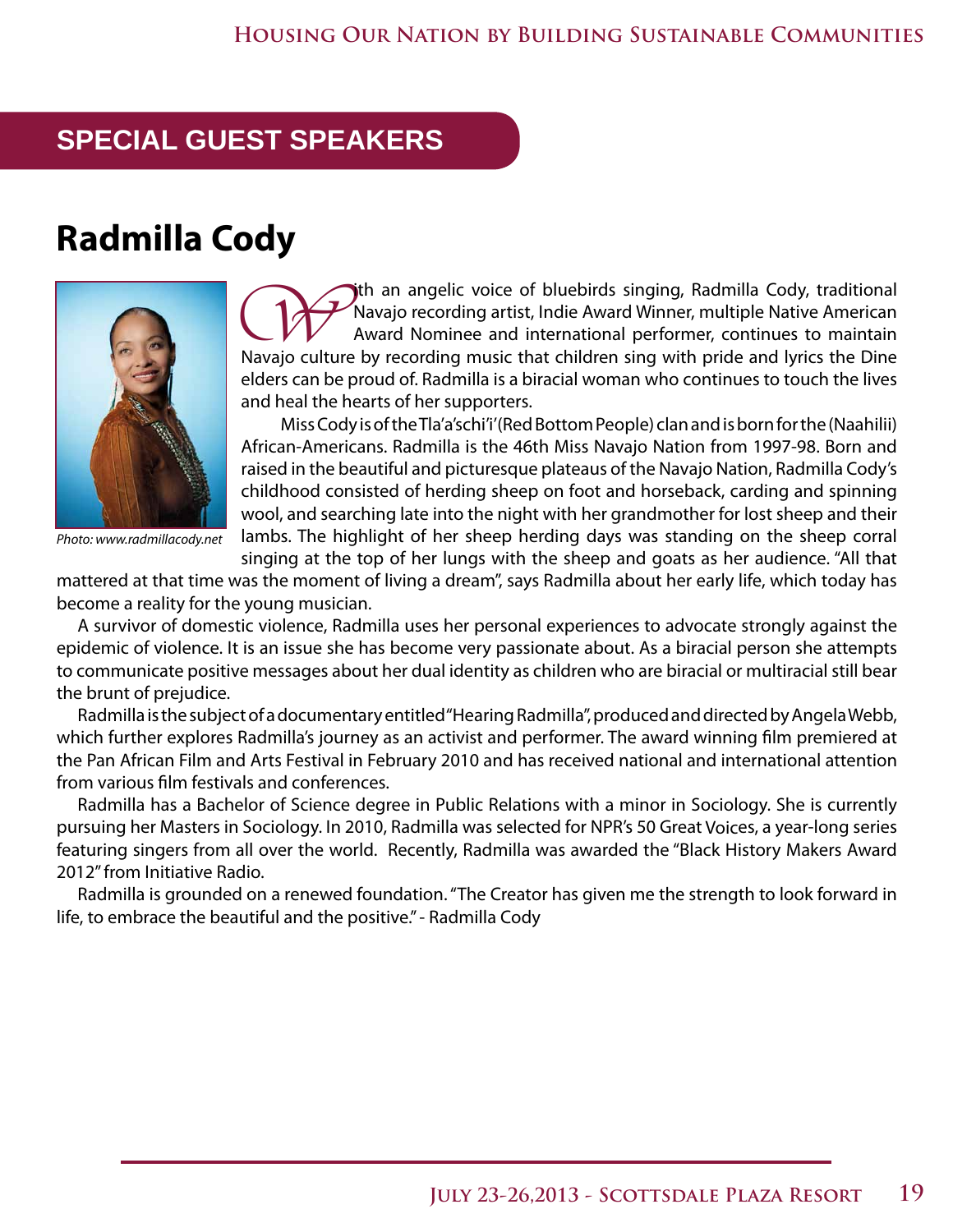## **ENTERTAINMENT INCLUDES**

# REW LACA

This indigenous comedian<br>who lives on the Fort<br>Apache Indian Reservation<br>in east-central Arizona is bustin' who lives on the Fort Apache Indian Reservation in east-central Arizona, is bustin' loose by combining Native folk tales, contemporary humor with an Indian flair. The result is an eclectic vibrant vein of rich humor of the American Indian.

Andrew "Drew" Lacapa, is an Apache Hopi Tewa, who calls himself a lover and not a fighter. He believes his humor is not discriminatory, in that everyone is worthy of being



teased regardless of ethnicity or religion. Through out the years Drew has been performing coast to coast and said, "I am honored to have been able to share the stage with so many of America's most talented people."

Drew has broadened his stage act from hosting pageants and parades to performing stand-up comedy at casinos, schools and conventions throughout Indian country. "Every event is always exciting, whether it be a prestigious University or an event for children, they are all equally important." His act personifies the hardships of Native people in this century. Drew's physical antics complete with costumes create a unique and hilarious image of indigenous people in present America.

There has been much progress. Drew has a new CD entitled, "A One Night Stand In Paradise". It was created with longtime friend Knifewing Segura at Paradise Casino in Yuma, AZ. There are many stories to tell and many places to go. It is Drew Lacapa's desire that his native spun comedy will continue to tickle the funny bones of anyone who dares to journey with him through the ethnic commonalities, differences and his unique perspectives of the American Indian. (Biography and photo source - www.nativestars.com)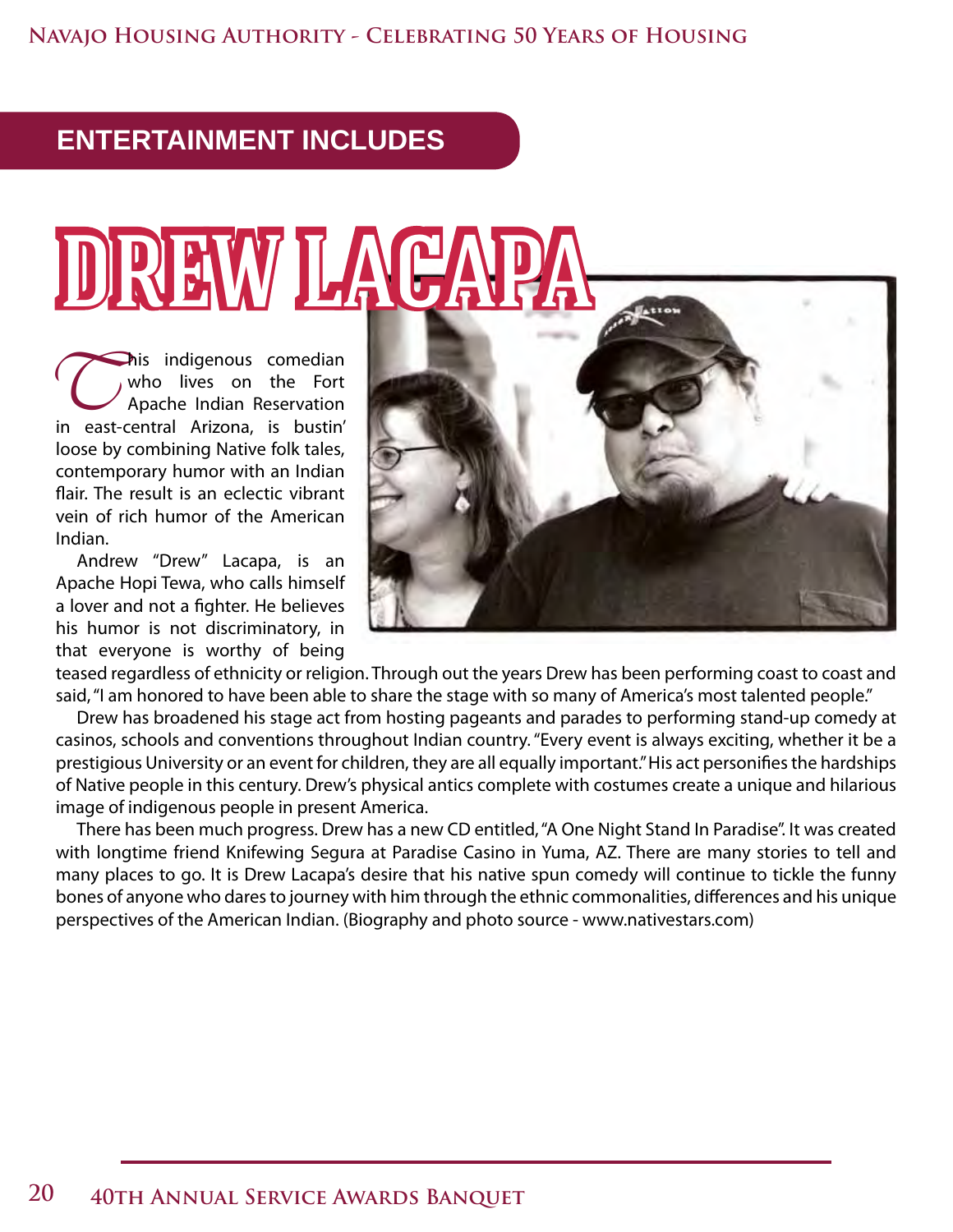**MORE ENTERTAINMENT**

## **Thursday** TALENT SHOW 5:30 – 6:30 p.m. Hosted by: Drew Lacapa NHA STAFF

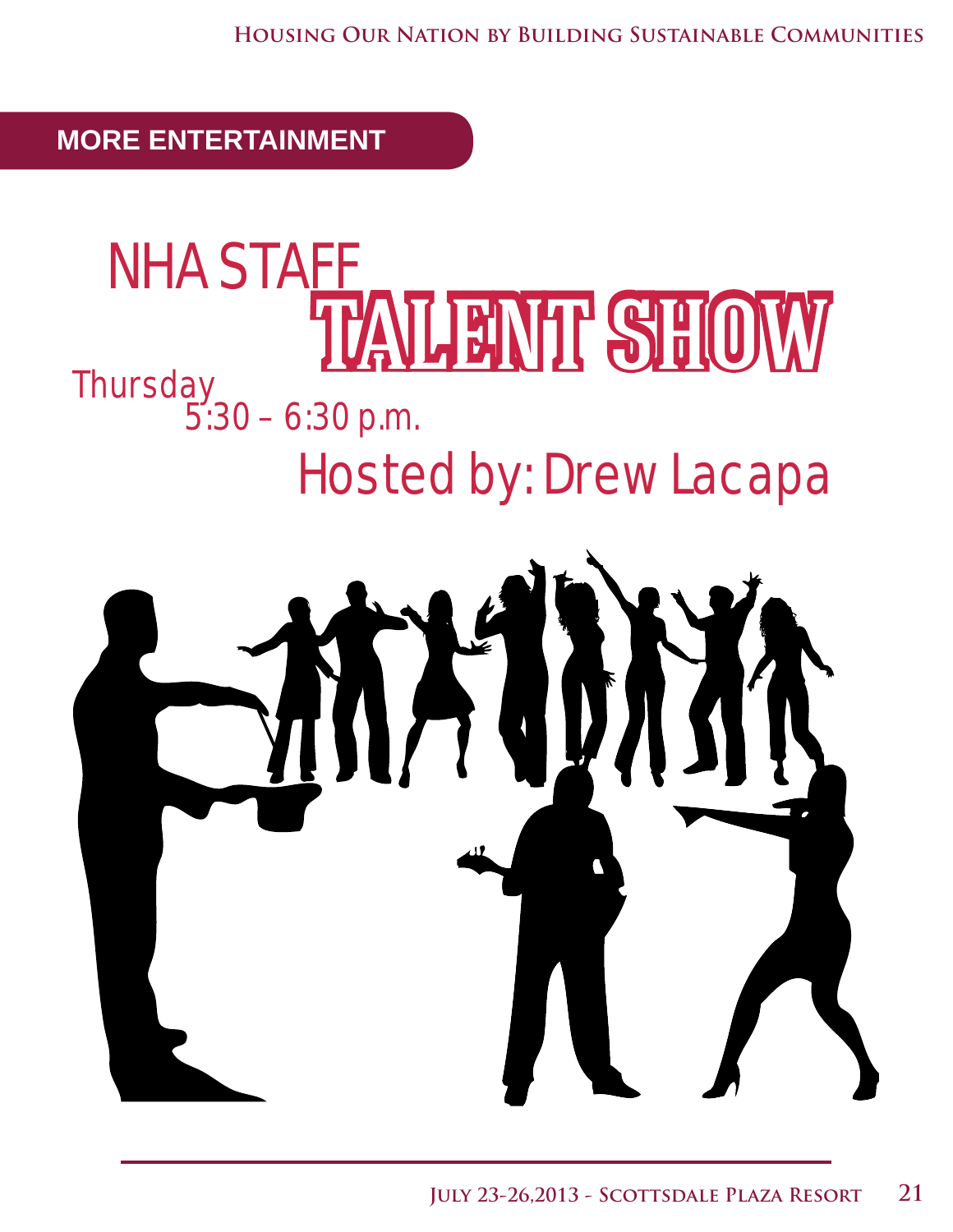ArizonaSchechmeto John John Welcome to Welcome to

## **RESTAURANTS**

| <b>AMERICAN</b>           |              |                              |
|---------------------------|--------------|------------------------------|
| <b>REMINGTON'S</b>        | 480-951-5101 | Scottsdale Plaza Resort      |
| Bloom                     | 480-922-5666 | 8877 N. Scottsdale Rd.       |
| El Chorro                 | 480-948-5170 | 5550 E. Lincoln Dr.          |
| Don and Charlie's         | 480-990-0900 | 7501 E. Camelback Rd.        |
| <b>Roaring Fork</b>       | 480-947-0795 | 4800 N. Scottsdale Rd.       |
|                           |              |                              |
| <b>CONTINENTAL</b>        |              |                              |
| The Chapparal Room        | 480-948-1700 | 5400 E. Lincoln              |
| Palm Court                | 480-991-9000 | 7700 E. McCormick Pkwy.      |
| Pinon Grill               | 480-948-5050 | 7401 E. Scottsdale Rd.       |
| Elements                  | 480-607-2300 | 5700 E. McDonald Dr.         |
| Mary Elaine's             | 480-941-8200 | 6000 E. Camelback            |
|                           |              |                              |
| <b>ITALIAN</b>            |              |                              |
| The Cove                  | 480-951-8273 | 7001 N. Scottsdale Rd.       |
| Veneto Trattoria          | 480-948-9928 | 6137 N. Scotttsdale Rd.      |
| La Locanda                | 480-998-2822 | 10201 N. Scottsdale Rd.      |
| Un Bacio                  | 480-609-6969 | 7704 E. Doubletree Ranch Rd. |
|                           |              |                              |
| <b>MEXICAN</b>            |              |                              |
| Garduno's                 | 480-607-9222 | 8787 N. Scottsdale Rd.       |
| Macayo's                  | 480-596-1181 | 11107 N. Scottsdale Rd.      |
| Ajo Al's                  | 480-998-1734 | 6990 E. Shea Blvd.           |
|                           |              |                              |
| <b>ASIAN</b>              |              |                              |
| Roy's (Asian Fusion)      | 480-905-1155 | The Seville Shopping Center  |
| PF Chang's China Bistro   | 480-949-2610 | 7135 E. Camelback Rd         |
| Sushi on Shea (Japanese)  | 480-483-7799 | 7000 E. Shea Blvd.           |
| Stingray (Sushi/Japanese) | 480-941-4460 | 4302 N. Scottsdale Rd.       |
|                           |              |                              |
| <b>SEAFOOD</b>            |              |                              |
| The Chart House           | 480-951-2550 | 7255 E. McCormick Pkwy.      |
| Café Blue                 | 480-946-6555 | 4175 Goldwater Blvd.         |
|                           |              |                              |
| <b>SOUTHWESTERN</b>       |              |                              |
| Tequila Grill             | 480-941-1800 | 4364 N. 75th Street          |
| Carlsbad Tavern           | 480-970-8164 | 3313 N. Hayden Rd.           |
| Z Tejas Grill             | 480-946-4171 | 7014 E. Camelback Rd.        |
|                           |              |                              |
| <b>STEAK HOUSE</b>        |              |                              |
| Fleming's Prime Steak     | 480-596-8265 | 6333 N. Scottsdale Rd.       |
| Ruth's Chris Steakhouse   | 480-991-5988 | The Seville Shopping Center  |
| Drinkwater's City Hall    | 480-941-4700 | 6991 E. Camelback Rd.        |
| Morton's of Chicago       | 480-951-4440 | 5233 Kierland Blvd.          |
|                           |              |                              |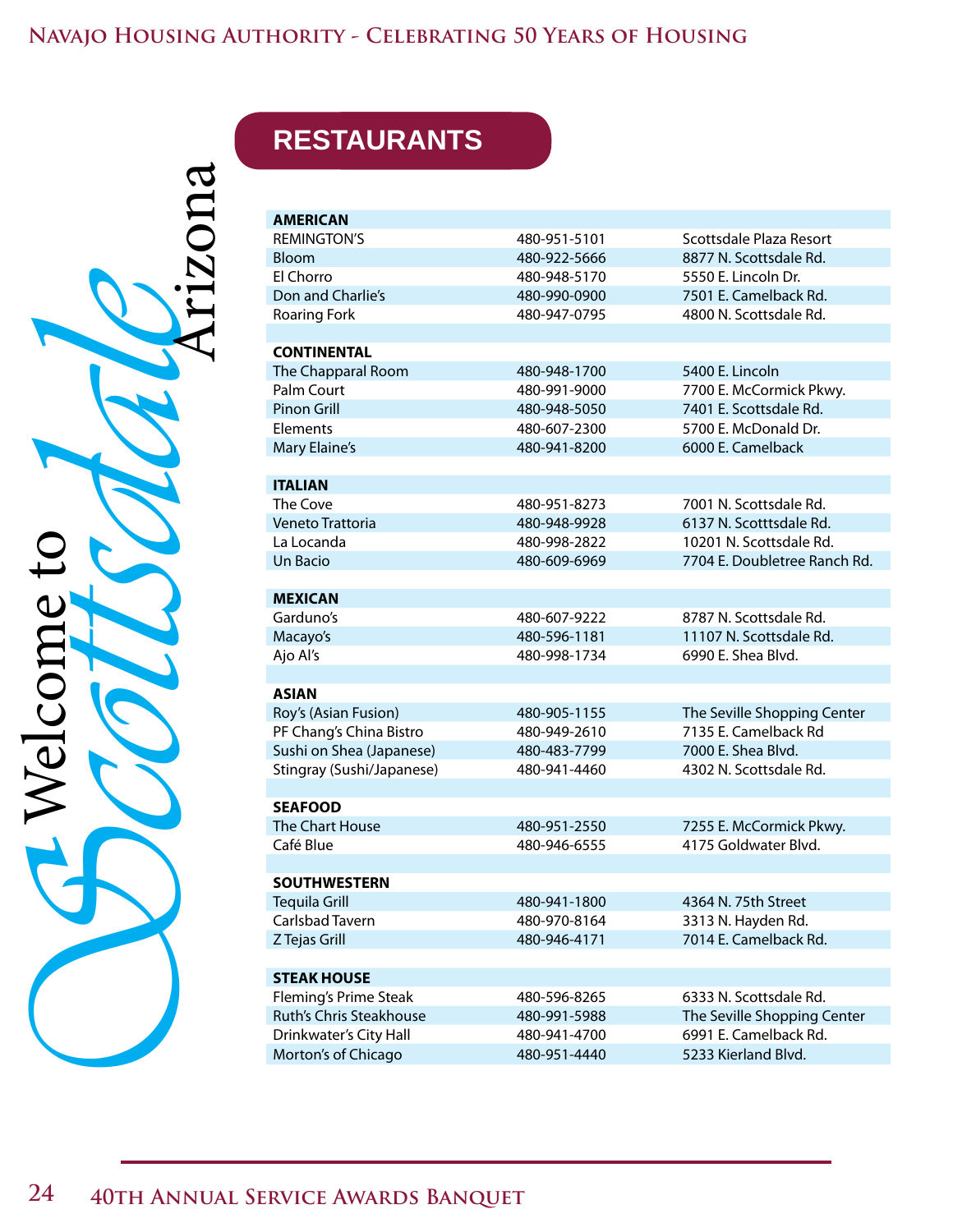## **THEATERS SHOPPING**

**SCOTTSDALE PAVILIONS** 480-991-1416 Pima and Indian Bend

Turn right out of the resort. Turn left at the first light which is Indian Bend. Follow Indian Bend east about 2 miles until it ends at the Pavilions Shopping Center. The theater is on the left behind Target.

#### **SCOTTSDALE FASHION SQUARE**

602-222-4275 #022 Scottsdale Rd. & Camelback

Turn right out of the resort. Follow Scottsdale Road south about 3 miles to Camelback Rd. Turn right on Camelback then right into the mall. The theaters are in the lowest level near the food court.

**CAMELVIEW PLAZA** 480-947-8778 7001 E. Highland

Turn right out of the resort. Follow Scottsdale Road south about two miles. Stay in the right hand lane. Past the light at Chaparral Rd., the right hand lane will veer right and become Goldwater Blvd. Follow Goldwater to the first light and the theater will be on your right.

#### **SHEA LUXURY 14**

602-222-4275 #040 NW corner 74th St. Shea

Turn left out of the resort and follow Scottsdale Road north about 3 miles to Shea Blvd. and turn right. Continue to 74th Street and turn left. Turn left into Shea East Plaza.

**BORGATA** - The Borgata is a shopping experience of 40 specialty shops, galleries and restaurants.

**Directions:** Turn right onto Scottsdale Rd. and right at Rose Lane. (Drive time: 3 minutes)

**Hours:** Monday – Thursday 10:00am to 7:00pm, Friday, 10:00am to 8pm Sat. 10:00am to 7:00pm, Sundays noon to 5:00pm.

#### **SCOTTSDALE FASHION SQUARE**

**MALL** – Scottsdale's largest inside mall with a collection of over 225 retailers. Department stores include Nordstrom, Macy's, Robinsons-May, Dillard's and Neiman Marcus.

**Directions:** Turn right onto Scottsdale Rd. and follow 2.5 miles to Camelback Rd. The mall is on the right side on the NW corner of Camelback and Scottsdale Rd. (Drive time: 5 minutes) **Hours:** Monday - Saturday 10:00am to 9:00pm, Sundays 11:00am to 6:00pm. (Nieman Marcus store hours: Monday – Friday, 10am to 7pm, Sat. 10am to 6pm, Sunday, 12 to 5pm.

**OLD TOWN SCOTTSDALE** - A shopper's delight, nostalgic Old Scottsdale, founded in the late 1800's, comes alive with the blending of the old and new. Indian, western and souvenir shops dot the streets.

**Directions:** Turn right onto Scottsdale Rd. and turn left or right on Main St.- Just south of Indian School Road. (Drive time: 10 minutes)

**Hours:** Monday - Saturday 10:00am to 5:00/6:00pm, Sundays noon to 5:00pm.

#### **SCOTTSDALE PAVILIONS** - A strip shopping center used by locals featuring Mervyn's, Target, Ross, Cost Plus, Shepler's Western Wear, Toys R Us, Book Star and other retailers, including movie theaters.

**Directions:** Turn right onto Scottsdale Rd. and turn left on Indian Bend. Continue through Pima Rd. The Pavilions is directly ahead. (Drive time: 5 minutes) **Hours:** Monday-Saturday 10:00am to 6:00pm, Sunday noon to 6:00pm. Most of the department-like store hours are Monday-Saturday 9:00am to 9:00pm & Sunday 11:00am to 6:00pm.

#### **PHOENIX AREA**

**PARADISE VALLEY MALL** - An indoor mall with your favorite shops and department stores, such as Sears, Penney's, Macy's, Dillard's and Robinsons-May. Wonderful food court and movie theaters add to the attractions. **Directions:** Turn Left onto Scottsdale Rd, and turn Left on Cactus Rd. Follow approx. 5 miles to the corner of Cactus and Tatum Blvd. (Drive time: 20 minutes) **Hours:** Monday - Saturday 10:00am to 9:00pm, Sundays 11:00am to 6:00pm

**BILTMORE FASHION PARK** - Featuring designer boutiques, world-class shopping, trendy restaurants, Macy's, Ralph Lauren, Williams Sonoma, Sharper Image, and Saks Fifth Avenue.

**Directions:** Turn right onto Scottsdale Rd. and turn right on Camelback Rd. and follow to 24th St. (Drive time: 15 minutes) **Hours:** Monday-Wednesday 10am to 7pm, Thursday and Friday 10am to 8pm, Sat. 10am to 6pm, Sundays 12 noon to 6pm